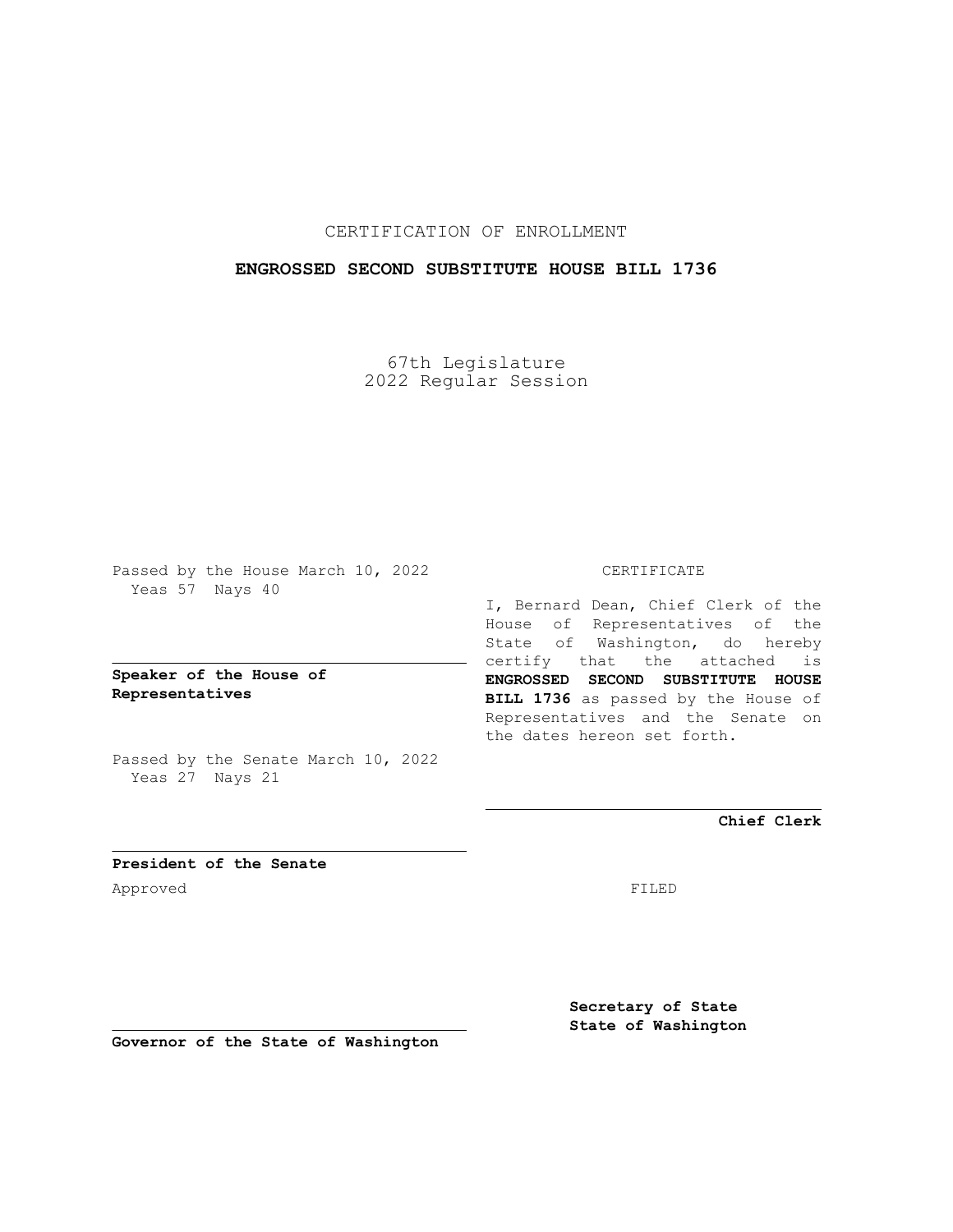#### **ENGROSSED SECOND SUBSTITUTE HOUSE BILL 1736**

AS AMENDED BY THE SENATE

Passed Legislature - 2022 Regular Session

# **State of Washington 67th Legislature 2022 Regular Session**

**By** House Appropriations (originally sponsored by Representatives Sullivan, Slatter, Leavitt, Valdez, Walen, Goodman, Gregerson, Ramel, Santos, Wylie, Paul, Simmons, Chopp, Bergquist, Pollet, J. Johnson, Riccelli, Ormsby, and Frame)

READ FIRST TIME 02/07/22.

1 AN ACT Relating to establishing a state student loan program; 2 reenacting and amending RCW 43.79A.040; and adding a new chapter to 3 Title 28B RCW.

4 BE IT ENACTED BY THE LEGISLATURE OF THE STATE OF WASHINGTON:

 NEW SECTION. **Sec. 1.** (1) The legislature finds that college students continue to borrow in order to fund their higher education, despite an increase in access to state financial aid. In Washington state, estimates for the number of borrowers carrying student loan debt are around 800,000 with an average balance around \$33,500, resulting in a total outstanding balance of \$29.4 billion. Student loan debt outpaces other sources of consumer debt, such as credit card and vehicle debt. While research shows that earning a postsecondary credential positively impacts a person's earning potential, high student loan debt erodes much of this benefit.

 (2) The legislature recognizes that people with student loan debt are less likely to get married and start a family, establish small businesses, and buy homes. High student loan debt negatively impacts a person's credit score and their debt-to-income ratio, which impacts their ability to qualify for a mortgage. However, student loan debt 20 does not impact all borrowers the same.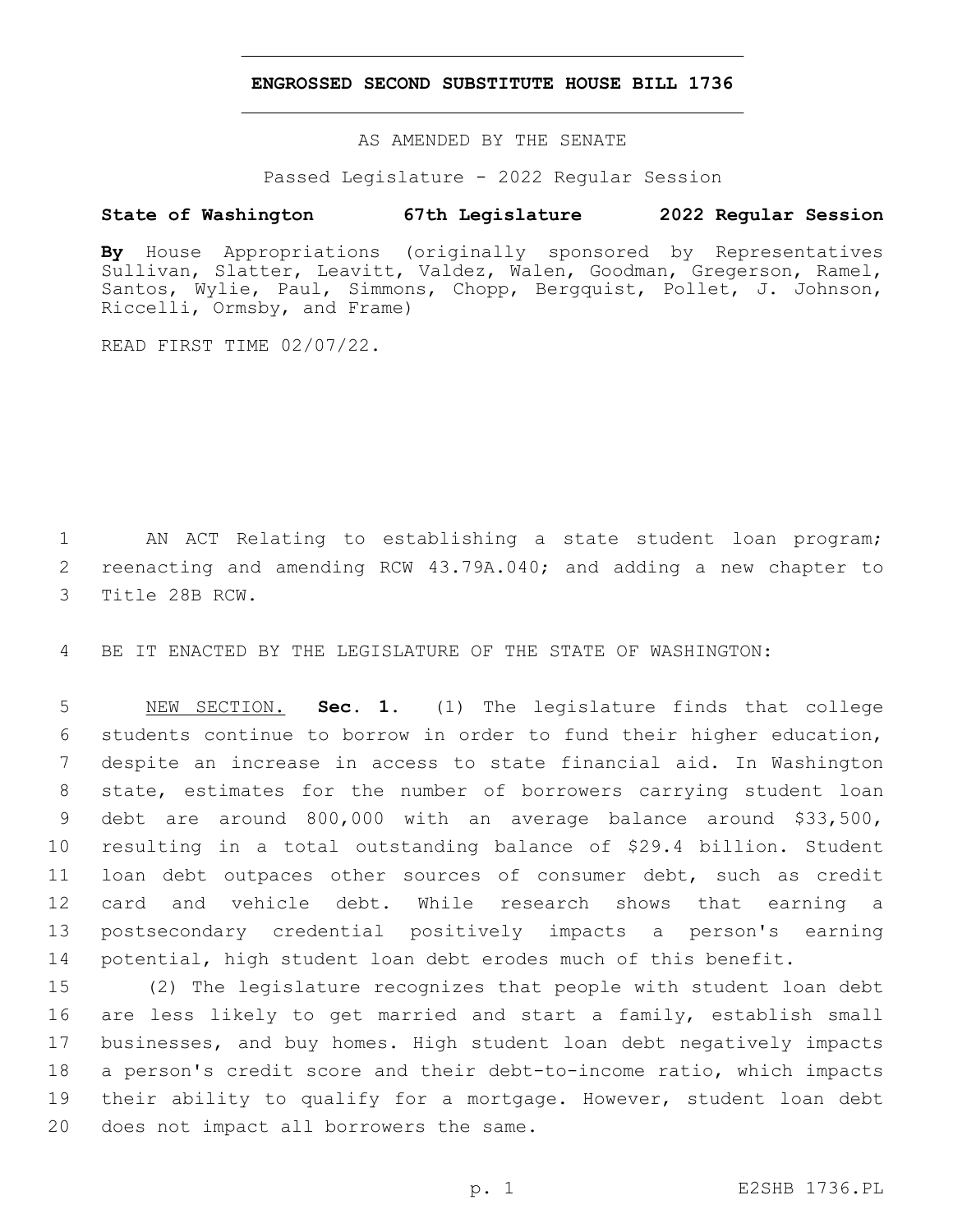(3) Student loan borrowers who struggle the most are typically lower income, first generation, and students of color. Data from the national center for education statistics of a 12-year longitudinal study based on students who began their education in the 2003-04 academic year found the following for students who defaulted: Almost 90 percent had received a Pell grant at one point; 70 percent were first generation college students; 40 percent were in the bottom quarter of income distribution; and 30 percent were African American.

 (4) The legislature recognizes though that student loans are beneficial for students who have no other way to pay for college or have expenses beyond tuition and fees. Student loans can open up postsecondary education opportunities for many and help boost the state's economy by increasing the number of qualified graduates to fulfill workforce shortages. However, the legislature finds that high interest rates that accumulate while the student is in college negatively impact the student's ability to prosper financially and contribute to the state's economy after graduation. The legislature also recognizes that there is very little financial aid available to assist students pursuing graduate studies, despite the state's high demand for qualified professionals in fields with workforce shortages such as behavioral health, nursing, software development, teaching, and more. Therefore, the legislature intends to support students pursuing higher education by establishing a state student loan program that is more affordable than direct federal student loans and private loans. The legislature intends to offer student loans to state residents with financial need who are pursuing undergraduate and high-demand graduate studies at a subsidized, one percent interest rate. The legislature intends for the Washington state student loan program to align with the Washington college grant program, recognizing that student loans are secondary forms of financial aid that often cover expenses beyond tuition. Based on the feasibility of the state student loan program recommendations developed by the Washington student achievement council, in consultation with the Washington state investment board, and the 35 office of the state treasurer, the legislature intends to finance the Washington state student loan program with a one-time \$150,000,000 appropriation to cover annual student loan originations and expenses until repayments are substantial enough to support the program on an 39 ongoing basis.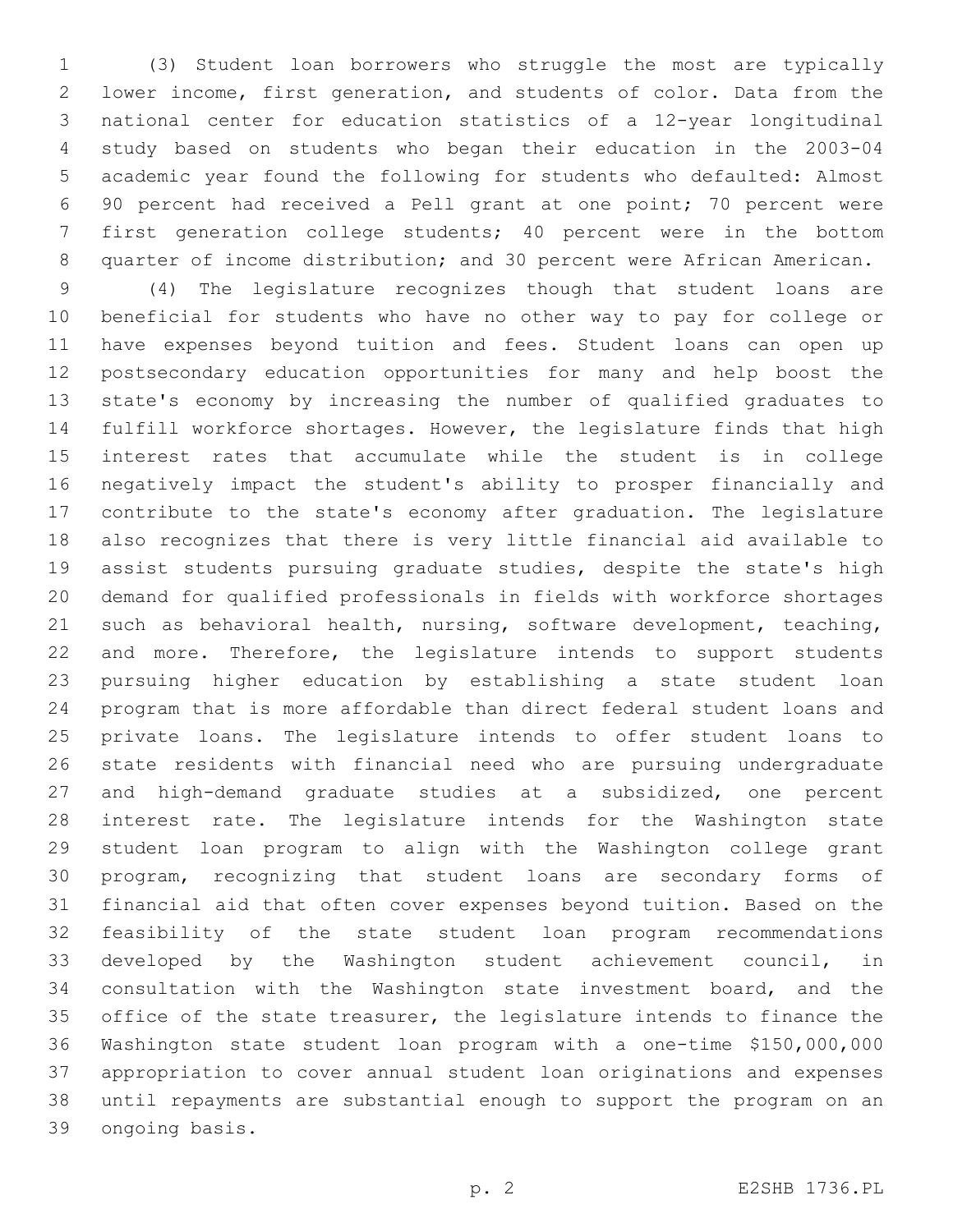NEW SECTION. **Sec. 2.** The definitions in this section apply throughout this chapter unless the context clearly requires otherwise.

 (1) "Borrower" means an eligible student who has received a student loan under the Washington student loan program.

 (2) "Eligible expenses" means reasonable expenses associated with the costs of acquiring a postsecondary education such as tuition, 8 fees, books, equipment, room and board, and other expenses as 9 determined by the office.

 (3) "Eligible graduate program" means an advanced academic degree in a specialized field of study that has a workforce shortage or is considered high demand, as determined by the office.

(4) "Eligible student" means a student who:13

 (a) Meets the definition of "resident student" under RCW 15 28B.15.012(2) (a) through (e);

 (b) Has a median family income of 100 percent or less of the 17 state median family income;

 (c) Is enrolled in an institution of higher education in an eligible undergraduate or graduate program on at least a half-time 20 basis; and

 (d) Has completed an annual application for financial aid as 22 approved by the office.

 (5) "Eligible undergraduate program" means a postsecondary education program that leads to a certificate, associate's degree, or 25 bachelor's degree.

 (6) "Gift aid" means federal, state, institutional, or private financial aid provided for educational purposes with no obligation of repayment. "Gift aid" does not include student loans or work-study 29 programs.

 (7) "Institutions of higher education" includes institutions of higher education authorized to participate in state financial aid 32 programs in accordance with chapter 28B.92 RCW.

 (8) "Office" means the office of student financial assistance 34 established under chapter 28B.76 RCW.

(9) "Program" means the Washington student loan program.

 (10) "Student loan" means a loan that is approved by the office and awarded to an eligible student to pay for eligible expenses.

 NEW SECTION. **Sec. 3.** (1) The Washington student achievement council, in consultation with the office of the state treasurer and

p. 3 E2SHB 1736.PL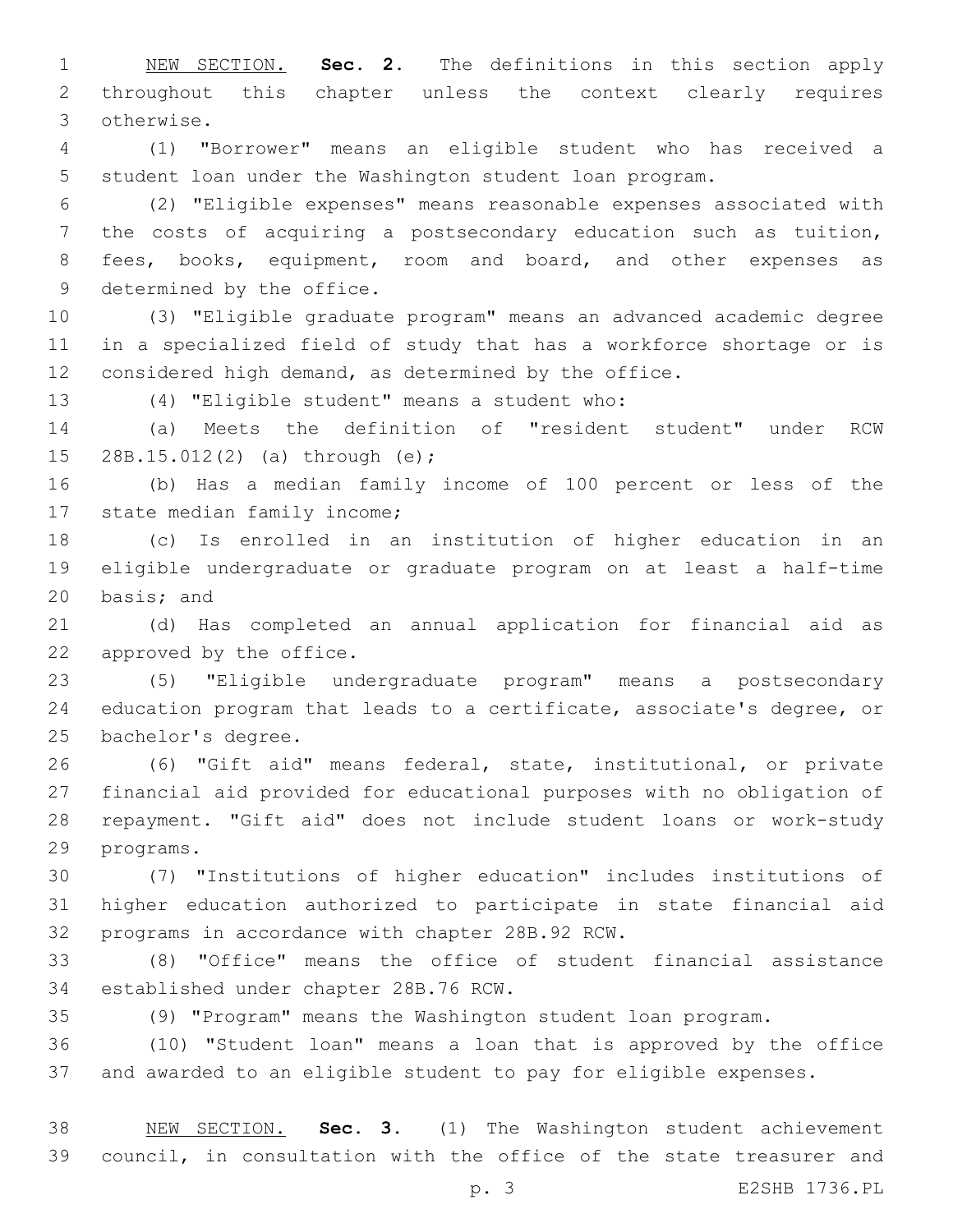the state investment board shall design a student loan program to assist students who need additional financial support to obtain 3 postsecondary education.

 (2) At a minimum, the program design must make recommendations about the following features of a state student loan program and implementation plan:6

 (a) A low interest rate that is below current federal subsidized student loan interest rates, with one option being a one percent 9 interest rate;

 (b) The distribution of loans between graduate students and 11 undergraduate students;

12 (c) The terms of the loans, including:

13 (i) Loan limits;

 (ii) Grace periods, including grace periods for active duty members of the national guard who may lose eligibility when being 16 called up for active duty; and

(iii) Minimum postsecondary enrollment standards;

 (d) The terms and administration of a repayment program, 19 including:

 (i) Repayment options such as standard loan repayment contracts 21 and the length of the repayment contracts;

22 (ii) Income-based repayment plans; and

23 (iii) Terms of loan forgiveness;

 (e) The types and characteristics of borrowers permitted to participate in the program including family income, degree and credential types, and other borrower characteristics. The program 27 must prioritize low-income borrowers; and

(f) The design and administration of an appeals process.

 (3) In the design of the program, the Washington student achievement council may recommend contracting with one or more state- based financial institutions regulated by either chapter 31.12 or 30A.04 RCW to provide loan origination and may contract with a third- party entity to provide loan servicing for the program. The Washington student achievement council must use an open and competitive bid process in the selection of one or more state-based financial institutions for loan origination and servicing for the program. A third-party entity providing loan servicing shall comply with all of the requirements for student education loan servicers 39 under chapter 31.04 RCW.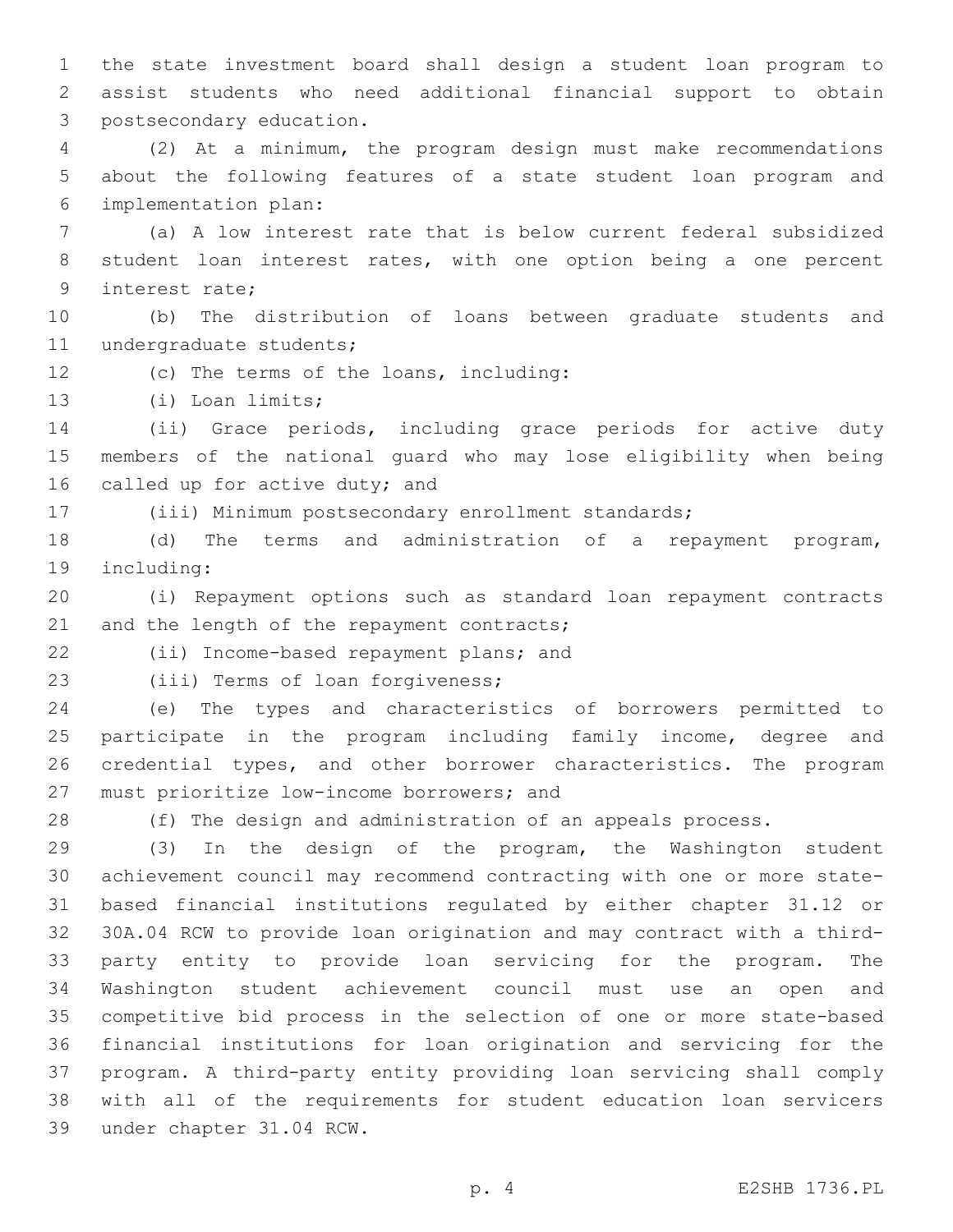(4) The Washington student achievement council shall contract with an independent actuary to conduct an analysis on the sustainability of the program design, including the ability of the program to operate as self-sustaining if issuing one percent interest 5 rate loans.

 (5) The Washington student achievement council shall provide a report on the design, sustainability, and implementation plan for the program to the governor and the higher education committees of the legislature by December 1, 2022, in accordance with RCW 43.01.036.

 NEW SECTION. **Sec. 4.** (1) The Washington student loan program is created to assist students who need additional financial support to obtain postsecondary education. Beginning in the 2024-25 academic year, the office may award student loans under the program to eligible students from the funds available in section 7 of this act.

 (2) The program shall be administered by the office. To the extent practicable, the program design must include the recommendations for program design as provided in the report required under section 3 of this act. Student loans shall not be issued unless the program design recommended in section 3 of this act is forecasted by an independent actuary to be self-sustaining and the interest rates for the loans issued under the program do not exceed one 22 percent.

 (3) The office is responsible for providing administrative support to execute the duties and responsibilities provided in this 25 chapter. The duties and responsibilities include:

 (a) Ensure institutions of higher education have a policy for awarding student loans under the program that prioritizes funding for eligible students who have greater unmet financial need, are lowest income, are first generation college students, and who have received 30 loans under the program in prior years;

(b) Issue low-interest student loans;

32 (c) Define the terms of repayment;

(d) Collect and manage repayments from borrowers;

34 (e) Establish an appeals process;

 (f) Exercise discretion to revise repayment obligations in certain cases, such as economic hardship or disability;

- 37 (g) Publicize the program; and
- 38 (h) Adopt necessary rules.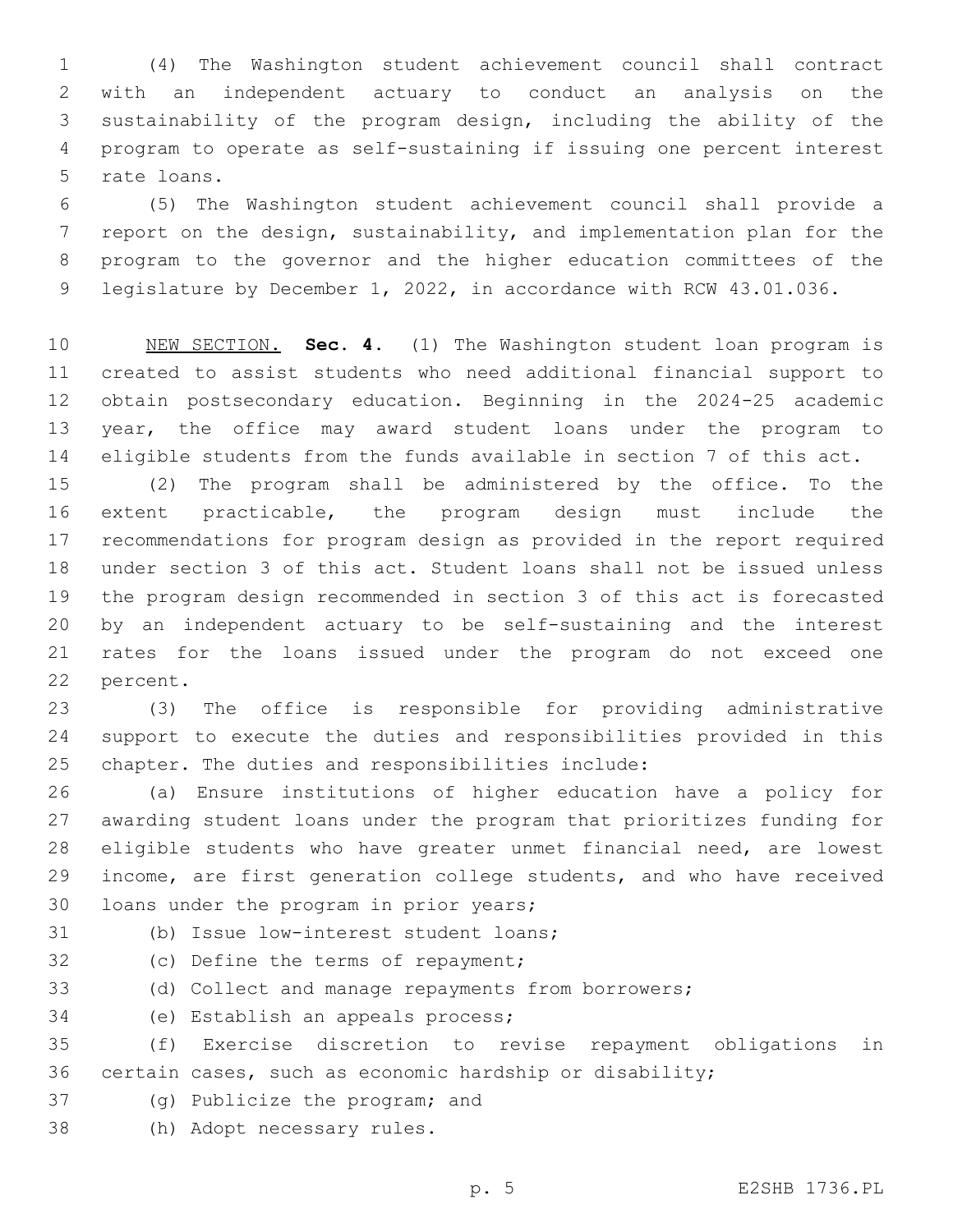(4) The office is responsible for establishing and administering an appeals process that resolves appeals from borrowers within ninety 3 days of receipt.

 NEW SECTION. **Sec. 5.** The office shall contract with one or more state-based financial institutions regulated by either chapter 31.12 RCW or chapter 30A.04 RCW to provide loan origination and may contract with a third-party entity to provide loan servicing for the program. A third-party entity providing loan servicing shall comply with all of the requirements for student education loan servicers under chapter 31.04 RCW.

 NEW SECTION. **Sec. 6.** (1) The office shall collect data on the program in collaboration with the institutions of higher education. The data must include, but is not limited to:

 (a) The number of eligible students who were awarded a student 15 loan;

16 (b) The number of borrowers;

- (c) The average borrowed annual and total balances;
- 18 (d) Borrower demographics;

 (e) The institutions of higher education and educational fields 20 of borrowers; and

(f) Repayment statistics, including:21

 (i) The number of borrowers in active repayment, deferment, 23 delinquency, forbearance, and default;

 (ii) The average time it took for borrowers to enter delinquency and default;

 (iii) Demographic and educational data of borrowers enrolled in 27 the income-based repayment plan option;

 (iv) Demographic and educational data of borrowers in different 29 repayment statuses, including delinquency and default; and

(v) Information about what happened to borrowers who defaulted.

 (2) Beginning December 1, 2026, and in compliance with RCW 43.01.036, the office must submit an annual report on the data collected under subsection (1) of this section and any other relevant information regarding the program to the higher education committees 35 of the legislature.

 NEW SECTION. **Sec. 7.** The Washington student loan account is created in the custody of the state treasurer. All receipts from the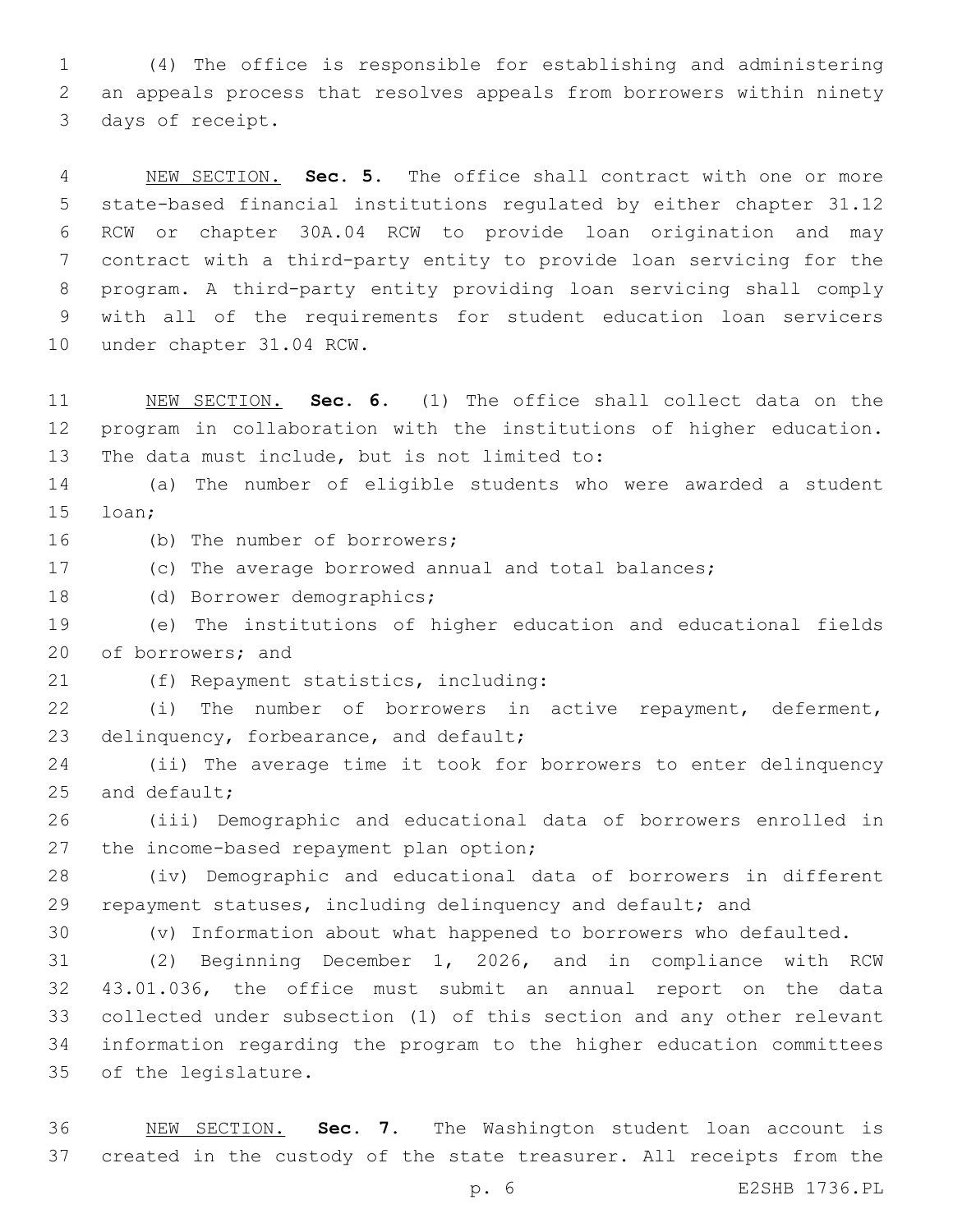Washington student loan program must be deposited in the account. Expenditures from the account may be used only for administration and the issuance of new student loans. Only the executive director of the Washington student achievement council or the executive director's designee may authorize expenditures from the account. The account is subject to the allotment procedures under chapter 43.88 RCW, moneys in the account may be spent only after appropriation.

 **Sec. 8.** RCW 43.79A.040 and 2021 c 175 s 10 and 2021 c 108 s 5 9 are each reenacted and amended to read as follows:

 (1) Money in the treasurer's trust fund may be deposited, invested, and reinvested by the state treasurer in accordance with RCW 43.84.080 in the same manner and to the same extent as if the money were in the state treasury, and may be commingled with moneys 14 in the state treasury for cash management and cash balance purposes.

 (2) All income received from investment of the treasurer's trust fund must be set aside in an account in the treasury trust fund to be 17 known as the investment income account.

 (3) The investment income account may be utilized for the payment of purchased banking services on behalf of treasurer's trust funds 20 including, but not limited to, depository, safekeeping, and disbursement functions for the state treasurer or affected state agencies. The investment income account is subject in all respects to chapter 43.88 RCW, but no appropriation is required for payments to financial institutions. Payments must occur prior to distribution of earnings set forth in subsection (4) of this section.

 (4)(a) Monthly, the state treasurer must distribute the earnings credited to the investment income account to the state general fund except under (b), (c), and (d) of this subsection.

 (b) The following accounts and funds must receive their proportionate share of earnings based upon each account's or fund's average daily balance for the period: The 24/7 sobriety account, the Washington promise scholarship account, the Gina Grant Bull memorial legislative page scholarship account, the Rosa Franklin legislative 34 internship program scholarship (( $\{a$ ccount)) account, the Washington advanced college tuition payment program account, the Washington college savings program account, the accessible communities account, the Washington achieving a better life experience program account, the community and technical college innovation account, the agricultural local fund, the American Indian scholarship endowment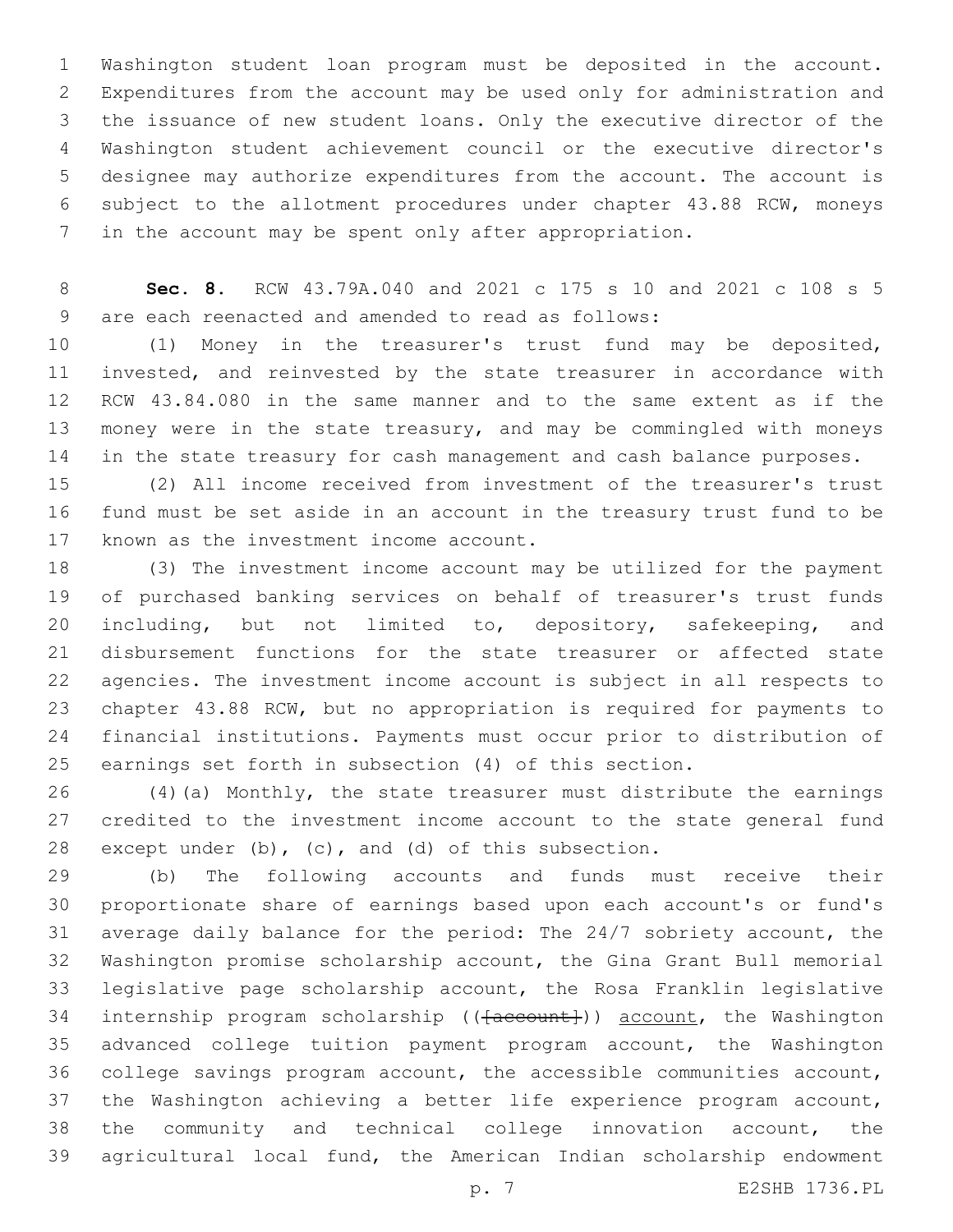fund, the foster care scholarship endowment fund, the foster care endowed scholarship trust fund, the contract harvesting revolving account, the Washington state combined fund drive account, the commemorative works account, the county enhanced 911 excise tax account, the county road administration board emergency loan account, the toll collection account, the developmental disabilities endowment trust fund, the energy account, the fair fund, the family and medical leave insurance account, the fish and wildlife federal lands revolving account, the natural resources federal lands revolving account, the food animal veterinarian conditional scholarship account, the forest health revolving account, the fruit and vegetable inspection account, the educator conditional scholarship account, the game farm alternative account, the GET ready for math and science scholarship account, the Washington global health technologies and 15 product development account, the grain inspection revolving fund, the Washington history day account, the industrial insurance rainy day fund, the juvenile accountability incentive account, the law enforcement officers' and firefighters' plan 2 expense fund, the local tourism promotion account, the low-income home rehabilitation revolving loan program account, the multiagency permitting team account, the northeast Washington wolf-livestock management account, the produce railcar pool account, the public use general aviation 23 airport loan revolving account, the regional transportation investment district account, the rural rehabilitation account, the Washington sexual assault kit account, the stadium and exhibition center account, the youth athletic facility account, the self- insurance revolving fund, the children's trust fund, the Washington horse racing commission Washington bred owners' bonus fund and breeder awards account, the Washington horse racing commission class C purse fund account, the individual development account program account, the Washington horse racing commission operating account, the life sciences discovery fund, the Washington state library- archives building account, the reduced cigarette ignition propensity account, the center for deaf and hard of hearing youth account, the school for the blind account, the Millersylvania park trust fund, the public employees' and retirees' insurance reserve fund, the school employees' benefits board insurance reserve fund, the public employees' and retirees' insurance account, the school employees' insurance account, the long-term services and supports trust account, the radiation perpetual maintenance fund, the Indian health